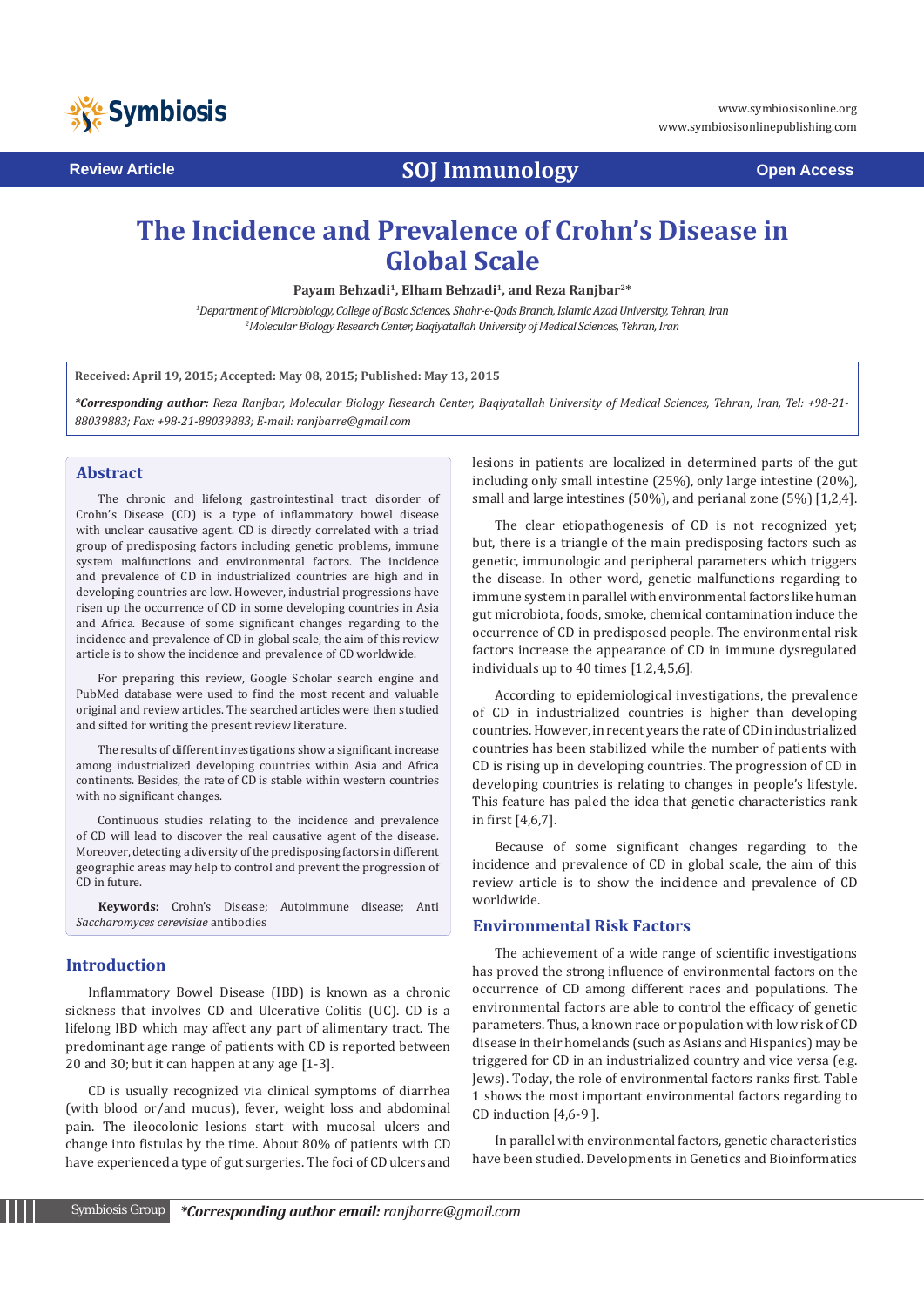resulted in identification of 163 susceptible loci for IBD in which 110 loci contribute in CD and UC [4,6].

## **Epidemiology**

Several studies show a high incidence and prevalence of CD in Western countries including USA, Canada, New Zealand, UK, Scandinavian area and Western Europe with stable increasing rate while CD is not a common autoimmune disease among African, Asian and Eastern European countries. Recent studies indicate a considerable increase of CD among industrialized developing countries such as a number of Asian countries [3,7,16,17].

The results of previous surveys in Western countries confirm a higher rate of CD among female patients in comparison with male populations; while this ratio is reversed in developing countries with a low incidence rate. Moreover there are two identified peaks for occurrence of CD among patients. The first peak appears in the age range of 15 to 35 and the second peak is happened in 60-80 year-old patients. The race and ethnical characteristics have no correlation with the appearance of CD; because the recorded reports show that the disease occurs among immigrants in destination countries not in their homelands. This fact is detected within Asians and Hispanics who are living out of their homelands as immigrants [3,4,6,18].

Until today, many statistical investigations in association with the prevalence of CD have been done around the world. The newest results are indicated in table 2.

In epidemiologic studies, the rates of disease incidence and prevalence have their interpretations. Generally, the high incidence rate is in association with the presence of predisposing factors while the prevalence of a disease is correlated with geographical variations [7,16].

In this review, we have studied the ranges of incidence and prevalence of CD in global scale. The results are presented as cases per 105 (100,000) individuals regarding to annual incidence [table 2].

#### **Global Incidence and Prevalence of CD**

#### **The Persian Gulf region countries**

According to table 2, no complete data belonging to the all 8 countries of the Persian Gulf Region is available. The results of different studies in Iran and Saudi Arabia show a low incidence rate of CD. However, the number of patients with CD is growing in Iran and Saudi Arabia. In addition to Iran and Saudi Arabia, the increase of CD is observed in the six left countries of the Persian Gulf Region too. Saudi Arabia owns the highest rates of incidence and prevalence of CD among the Persian Gulf Region countries [2,8,9,19,21,29].

#### **Asia**

The rate of incidence and prevalence of CD in 12 large and crowded Asian countries is low. But, previous investigations indicate a significant increase of CD within Asian countries. The first three countries with highest incidence of CD involve Turkey, Lebanon and South Korea, respectively. On the other hand, Lebanon, Japan and South Korea rank as the first three countries with highest prevalence of CD, respectively. Previous studies show that countries of South Korea, Japan and Hong Kong have experienced a significant increase of CD within last three decades [2,7,16,17,20,22,23].

#### **Europe**

Although, the incidence and prevalence of CD in Europe are high, they vary in a vast range [Table 2] [7,16,20,23-25].

Among Western European countries Scotland has the highest incidence  $(11.7 \text{ per } 10^5 \text{ cases})$  and Switzerland ranks first with  $100.7$  per  $10<sup>5</sup>$  cases regarding to the prevalence of CD. Finland, Denmark and Sweden own the highest incidence of CD with 9.2, 8.6, and 8.3 per  $10<sup>5</sup>$  cases; respectively while Sweden (213) per  $10<sup>5</sup>$  cases) and Denmark (151 per  $10<sup>5</sup>$  cases) rank first and second in the prevalence of CD in Northern Europe and even in whole Europe, respectively. The rate of CD (the incidence and prevalence) has been stabilized in Western Europe and especially in Scandinavian countries [7,16,20,23-25].

The incidence and prevalence of CD are considerably much lower in Eastern Europe. Hungary with the incidence of 8.9 per  $10^5$ cases ranks first in association with CD and Bosnia Herzegovina owns the highest ranking for the prevalence of CD with 28.2 per 10<sup>5</sup> cases among Eastern European countries. Last investigations reveal that, those countries from Eastern Europe which are trying to be modernized and industrialized are experiencing a high increase of the incidence and prevalence of CD. This feature

| <b>Environmental factor</b> | <b>Effect</b>                                                                                                                                                                                                                                                                                                                                          |  |  |
|-----------------------------|--------------------------------------------------------------------------------------------------------------------------------------------------------------------------------------------------------------------------------------------------------------------------------------------------------------------------------------------------------|--|--|
| Smoking [6,8]               | The most important environmental factor for inducing CD. It increases the occurrence of CD two times. An obvious<br>decrease in secretion of interleukin-8 (IL-8), IL-10 and IL-23 from mononuclear cells is recognized.                                                                                                                               |  |  |
| Vitamin D [6]               | The loss of vitamin D leads to CD. Furthermore, sunlight is an indirect important factor for production of vitamin D<br>in people. The lack of sunlight leads to the absence of vitamin D and presence of CD.                                                                                                                                          |  |  |
| Antibiotics $[6,10-12]$     | Some studies show that long time consumption of antibiotics increases the rate of CD [6]. While some other surveys<br>indicate that a long period consumption of a combination of two or more antibiotics has no clear positive effect on<br>CD. However, some studies show positive effects of antibiotic consumption on CD for a short time [10-12]. |  |  |
| Chemical pollution $[4,6]$  | Chemical agent like NO <sub>2</sub> rises up the risk of CD.                                                                                                                                                                                                                                                                                           |  |  |
| Food Diet [4,7,13,14]       | Vegetable and fruits decrease the rate of CD while fast food increases the risk of CD.                                                                                                                                                                                                                                                                 |  |  |
| Season of birth [9,15]      | Male patients born in April to June are predisposed for CD [15]. Another survey indicates no correlation between the<br>season of birth and CD [9].                                                                                                                                                                                                    |  |  |

**Table 1:** The association of environmental factors with CD.

**Citation:** Behzadi P, Behzadi E, Ranjbar R (2015) The Incidence and Prevalence of Crohn's Disease in Global Scale. SOJ Immunol 3(2): Page 2 of 6 1-6. DOI: http://dx.doi.org/10.15226/soji/3/2/00125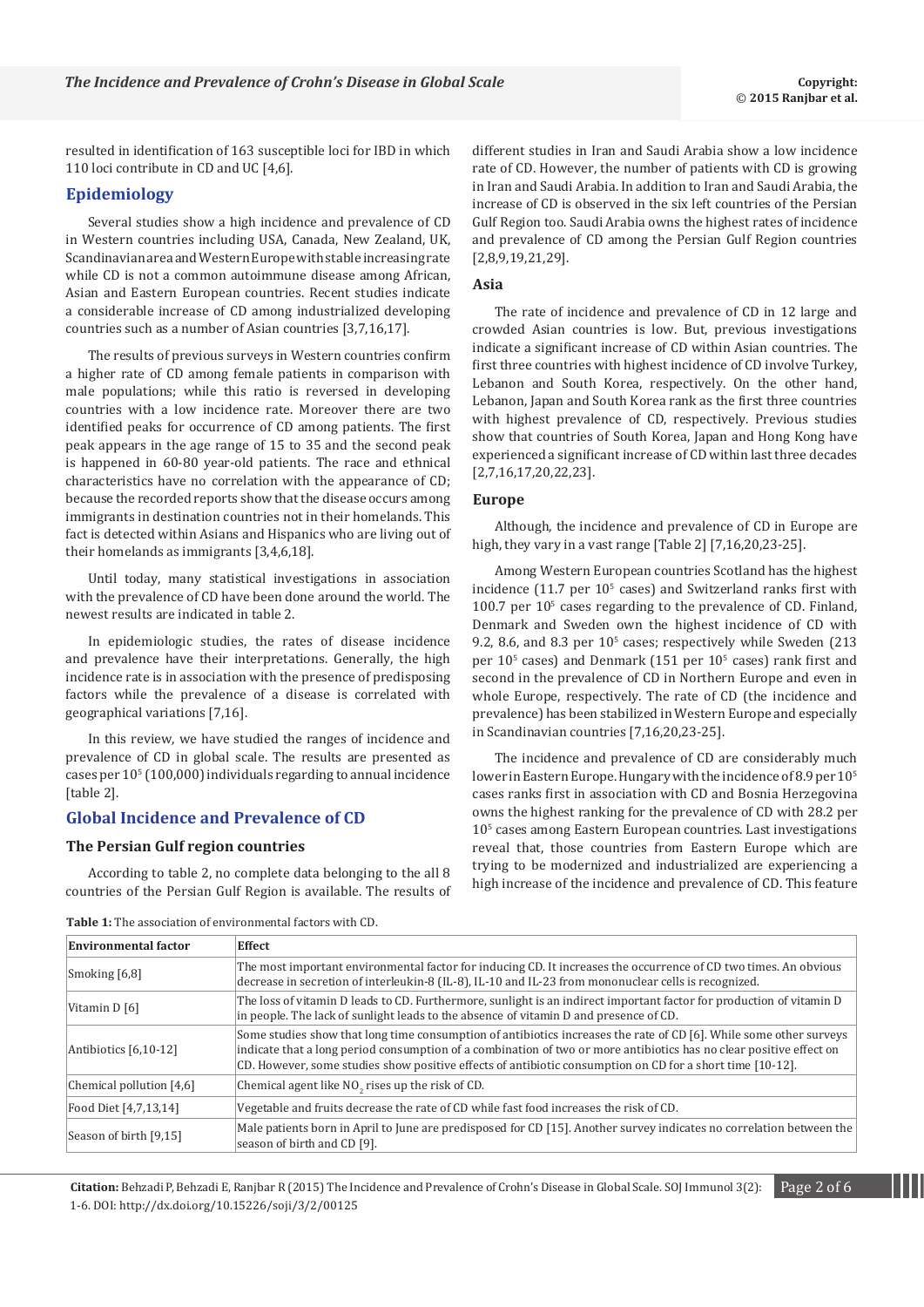|                                   | Country                     | Crohn's Disese per 10 <sup>5</sup> cases |                             |
|-----------------------------------|-----------------------------|------------------------------------------|-----------------------------|
| Region                            |                             | Incidence                                | Prevalence                  |
|                                   | Bahrain                     | $NR^*$                                   | <b>NR</b>                   |
|                                   | Iran [19]                   | $0.8\,$                                  | $\Box$                      |
|                                   | Iraq                        | <b>NR</b>                                | <b>NR</b>                   |
| The Persian Gulf Region Countries | Kuwait [20]                 | $\overline{\phantom{a}}$                 | $\blacksquare$              |
| (Asia)                            | Oman                        | <b>NR</b>                                | <b>NR</b>                   |
|                                   | Qatar                       | <b>NR</b>                                | NR                          |
|                                   | Saudi Arabia [21]           | 1.91                                     | 6.72                        |
|                                   | United Arab Emirate (UAE)   | $\rm NR$                                 | <b>NR</b>                   |
| Asia                              | China [17]                  | 1.22                                     | $\overline{\phantom{a}}$    |
|                                   | Hong Kong [17]              | 1.31                                     | $\overline{\phantom{a}}$    |
|                                   | India [17]                  | $\overline{\phantom{a}}$                 | ÷,                          |
|                                   | Indonesia <sup>[17]</sup>   | 0.33                                     | $\overline{\phantom{a}}$    |
|                                   | Japan [17]                  | $\omega$                                 | 21.2                        |
|                                   | Lebanon [20]                | $1.4\,$                                  | 53.1                        |
|                                   | Malaysia [17]               | 0.24                                     | $\omega$                    |
|                                   | Singapore [20]              | $\omega$                                 | 7.2                         |
|                                   | South Korea [20]            | 1.34                                     | 11.2                        |
|                                   | Sri Lanka [17]              | 0.59                                     | $\Box$                      |
|                                   | Thailand [17]               | 0.3                                      | $\blacksquare$              |
|                                   | Turkey [22]                 | 2.2                                      | $\omega$                    |
|                                   | Bosnia and Herzegovina [23] | $\overline{\phantom{a}}$                 | 28.2                        |
|                                   | Croatia [23]                | 6.5                                      | $\omega$                    |
|                                   | Czech [16]                  | 1.5                                      | $\omega$                    |
|                                   | Denmark [16]                | 8.6                                      | 151                         |
|                                   | Estonia [23]                | 1.4                                      | $\Box$                      |
|                                   | Finland [24]                | 9.2                                      | $\blacksquare$              |
|                                   | France <sup>[23]</sup>      | 6.7                                      | $\bar{\phantom{a}}$         |
|                                   | Germany [23]                | 6.6                                      | ÷                           |
|                                   | Greece <sup>[23]</sup>      | 2.7                                      | ÷,                          |
|                                   | Holland [23]                | $6.2\,$                                  | $\overline{\phantom{a}}$    |
|                                   | Hungary [23]                | 8.9                                      | $\overline{\phantom{a}}$    |
|                                   | Iceland [23]                | 5.5                                      | $\overline{\phantom{a}}$    |
| Europe                            | Ireland [25]                | 6                                        | $\blacksquare$              |
|                                   | Italy [16]                  | 2.3                                      | 40                          |
|                                   | Norway [25]                 | 5.8                                      | ä,                          |
|                                   | Poland [25]                 | Insignificant                            | Insignificant               |
|                                   | Portugal [25]               | $4.2\,$                                  | $\blacksquare$              |
|                                   | Romania [16]                | 0.5                                      | 8.3                         |
|                                   | Russia [25]                 | NR                                       | <b>NR</b>                   |
|                                   | Scotland [25]               | 11.7                                     | $\overline{\phantom{a}}$    |
|                                   | Slovakia <sup>[25]</sup>    | Insignificant                            | Insignificant               |
|                                   | Spain $[23]$                | 7.3                                      | $\sim$                      |
|                                   | Sweden [23]                 | 8.3                                      | 213                         |
|                                   | Switzerland [23]            | $\sim$                                   | 100.7                       |
|                                   | UK [23]                     | 6.6                                      | $\mathcal{L}_{\mathcal{A}}$ |
| North America                     | Canada <sup>[16]</sup>      | 20.2                                     | 319                         |
|                                   | USA [26]                    | $\omega$                                 | 241.3                       |
|                                   | Argentina <sup>[27]</sup>   | Insignificant                            | Insignificant               |
|                                   | Brazil [25]                 | 14.6                                     |                             |
| Latin America                     | Chile [25]                  | Insignificant                            | Insignificant               |
|                                   | Panama <sup>[27]</sup>      | $\sim$                                   | $\overline{\phantom{a}}$    |
|                                   | Australia [28]              | 17.4                                     | $\Box$                      |
| Oceania                           | New Zealand [28]            | 15.2                                     | 145                         |
| Africa                            | South Africa [16]           | 1.57 (Average)                           | $\blacksquare$              |
|                                   |                             |                                          |                             |

**Table 2:** The incidence and prevalence of Crohn's Disease in different countries.

NR\*: Not Recorded

**Citation:** Behzadi P, Behzadi E, Ranjbar R (2015) The Incidence and Prevalence of Crohn's Disease in Global Scale. SOJ Immunol 3(2): Page 3 of 6 1-6. DOI: http://dx.doi.org/10.15226/soji/3/2/00125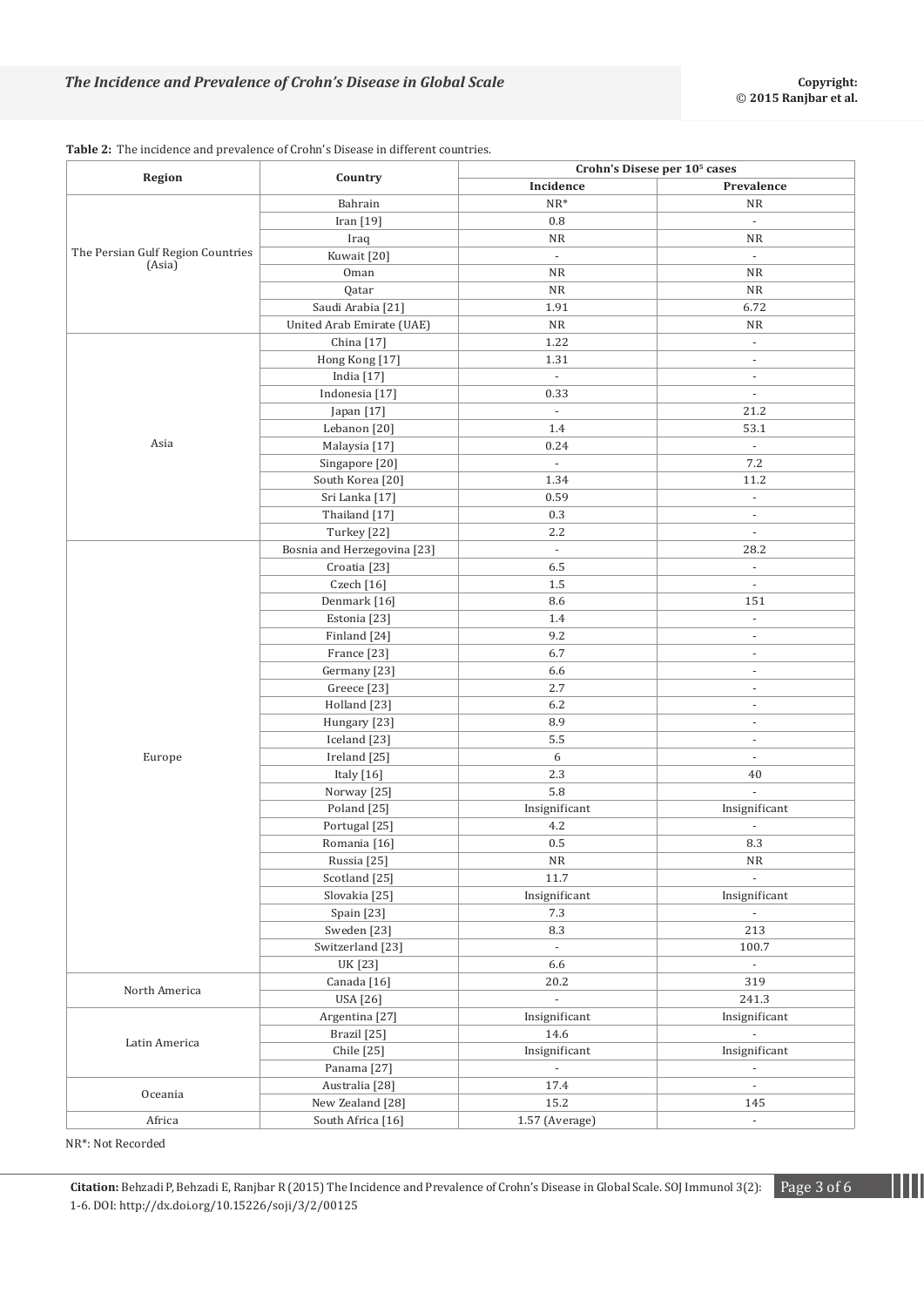is completely noticeable for Croatia; a considerable increase in the incidence of CD from  $0.7$  per  $10<sup>5</sup>$  (in 1989) to 6.5 (in 2004) [7,16,20,23-25].

## **North America**

The incidence and prevalence of CD in North America are highest worldwide. There are several studies in different states of Canada and the USA. Canada ranks first relating to the incidence and prevalence of CD around the world. USA ranks second in association with the prevalence of CD both in North America and worldwide, previous reports from different states show a high increase of incidence and prevalence for CD. In recent decade, the rate of incidence and prevalence of CD has been stabilized [7,16,20,23-25].

#### **Latin America**

Latin America is consisted of Central and South America. Several researches indicate low levels for the incidence and prevalence of CD in Latin America. According to table 2, only Brazil encompasses high ranking in the incidence of CD. The incidence and prevalence of CD in Panama (Central America), Argentina and Chile (South America) have been recorded insignificant and low [7,16,17,20,23,25,27].

# **Oceania**

Australia and New Zealand rank first and second for the incidence of CD within Oceania continent, respectively. The Oceania continent shows a remarkable high ranking for the incidence and prevalence of CD. Previous reports from 1980s relating to New Zealand show a very low incidence of 1.75 per 105 for CD [7,16,23,28].

# **Africa**

There are few recorded studies from Africa. Some reports from South Africa show a low rank for the incidence and prevalence of CD. The results from African studies are classified into white, black and colored; However, we have indicated an average from three different records [7,16,25].

There are different types of diseases including bacterial infections, UC, celiac disease, food intoxication and CD which have similar clinical demonstrations. Therefore, laboratory and imaging tests must be performed. Microbiological assays involve stool culture, ELISA, microscopy and PCR for detecting pathogenic parasites (such as helminthes and their eggs, protozoaires and their ova), pathogenic bacteria (like *Campylobacter*, *Escherichia coli*, *Salmonella* spp. and *Clostridium difficile*) and viral agents, serologic tests for tracing anti-*Escherichia coli* antibodies (AECA) (against outer membrane), anti-*Saccharomyces cerevisiae* antibodies (ASCA), C-reactive protein (CRP) and anti-neurophil cytoplasmic antibodies (ANCA) [1-4,18].

Among different items relating to serologic tests, a positive result for ASCA represents a high possibility for CD suspended cases. The prevalence of ASCA+ patients with CD is reported within a range of 45% to 60% in global scale. The profile of CRP+/ ASCA+/ANCA- shows an active CD. A CRP+ serologic test devotes

the active form of CD. The CRP+/ASCA-/ANCA+ profile belong to a patient with UC [1-4].

In parallel with microbiological and serological tests, histological biopsies and observations including colonoscopy, computed tomography (CT), endoscopy, fluoroscopy, magnetic resonance imaging (MRI), radiology, and ultrasonic radiations must be done [1-4].

## **Conclusion**

CD is an autoimmune disease which is resulted from a multiple predisposing factors with unknown causative agent. Dysregulated immune system, genetic characterizations and environmental factors are considerable risk factors in patients with  $CD$ 

Although, genetic (ethnical/racial) characterizations are important items for occurring CD, this is not a predominant agent. There are a vast range of environmental factors which effectively influence the occurrence of CD. Smoking, vitamin D, pollutants and food diet are remarkable environmental factors which directly stimulate genetic properties for the appearance of CD. The importance of sex, age, antibiotic consumption and seasons as other environmental parameters rank in second. According to table 2, Canada and the USA are the biggest countries that have a high ranking of fast foods. Simultaneously, in some states of Canada lacks sunlight. Besides, the range of smoking and level of chemical pollutions is high. These items are determined environmental factors that rising up the increase of CD in Canada and the USA. However in recent years, the rate of CD has been stabilized in both aforementioned countries.

The rate of CD in Latin American countries is low. However, some countries like Brasilia own high ranking of CD. Insignificant rates of CD are reported from Argentina, Chile and Panama. It seems that these countries suffer from some inaccuracies in their diagnostic techniques.

Western European countries have huge similarities with Canada and the USA in their lifestyle. Fast foods, lack of sunlight, chemical pollutions and smocking are predominant environmental items in a big part of Western Europe. Scotland, Switzerland, Scandinavian countries are suffering from these environmental parameters. Despite the high occurrence of CD in Western European countries, the rate of CD has been stabilized.

Eastern Europe countries possess a low ranking level in association with CD. However, those countries which are modernizing for being industrialized as well as Western European countries are experiencing significant increase in the rate of CD occurrence. This is completely obvious in some countries such as Hungary, Croatia, and Bosnia Herzegovina.

Australia and New Zealand encompass high rates of CD. The high rate of CD in these countries is related to their modernized lifestyles. Smoking, chemical pollutions and fast food are predominated environmental factors in Oceania continent.

Africa experiences a low rate of CD. There are not enough studies and reports in this continent. Besides, the majority of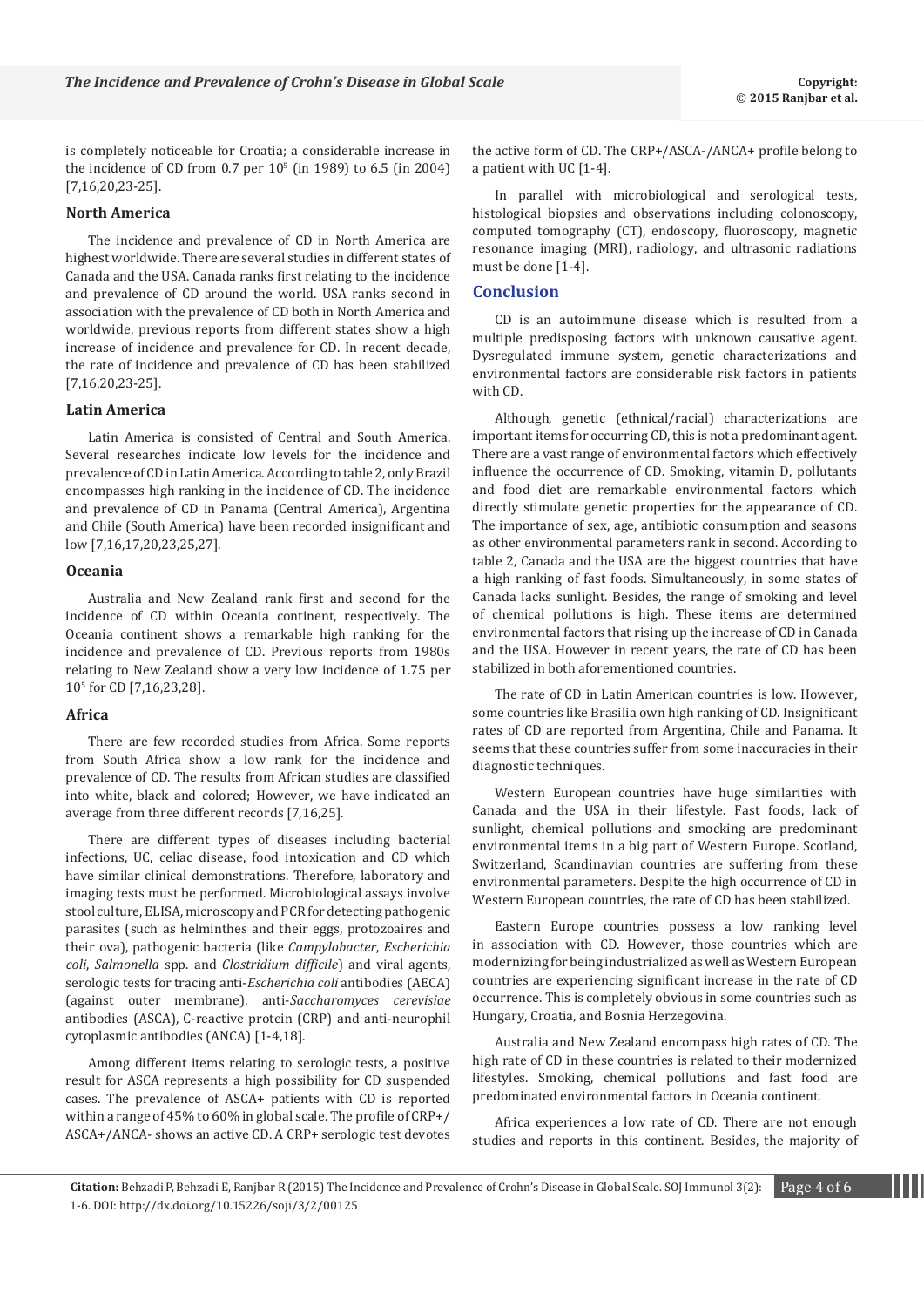African countries suffer from hunger and poor diagnostic tools.

The Persian Gulf Region countries are experiencing a significant increase in association with the rate of CD. Modernization and industrializing are the most important factors. Moreover, the use of modern diagnostic tools may help to detect accurate cases in these countries. However, there is a considerable lack of data from the most countries located in the Persian Gulf Region, exclusive Iran and Saudi Arabia. The increase of smoking, chemical pollutions and western food diet is responsible for the increase of CD in the Persian Gulf Region countries.

Asia involves a wide range of countries with different characterizations. Japan, Hong Kong and South Korea are pioneers in high ranking rate of CD. These aforementioned countries are experiencing industrialized societies from old pasts; so the high rate of CD is recognized from the past. Lebanon, Turkey and China are countries that are trying to be modernized; hence they are experiencing a new increase in the rate of CD. The most important environmental factors in these countries are smoking, chemical pollutions and fast food consumption.

Long time consumption of antibiotics and the season as environmental factors rank in second place among; because according to table 1 there is paradox information in association with the recent factors. The rate of mortality among patients with CD is high, worldwide. However, it has decreased in recent decades.

Finally we can conclude that environmental factors are dominated factors for changing the rate of CD in different countries. Besides, diagnostic procedures that are employed in enable specialists to detect and identify the disease with high accuracy and reliability.

Because of the importance of CD, we suggest our colleagues to investigate and present the incidence and prevalence of CD in their countries; in particular, colleagues in the Persian Gulf Region countries.

#### **References**

- 1. [Laass MW, Roggenbuck D, Conrad K. Diagnosis and classification of](http://www.ncbi.nlm.nih.gov/pubmed/24424189)  [Crohn's disease. Autoimmunity reviews. 2014; 13\(4-5\): 467-471.](http://www.ncbi.nlm.nih.gov/pubmed/24424189)
- 2. [Behzadi P, Behzadi E, Ranjbar R. Autoimmunity, Crohn's disease and](http://www.researchgate.net/publication/261471496_Autoimmunity_Crohns_disease_and_anti-Saccharomyces_cerevisiae_autoantibodies)  [anti-Saccharomyces cerevisiae autoantibodies. farmacist.ro. 2014;](http://www.researchgate.net/publication/261471496_Autoimmunity_Crohns_disease_and_anti-Saccharomyces_cerevisiae_autoantibodies)  [156\(1\): 50-52.](http://www.researchgate.net/publication/261471496_Autoimmunity_Crohns_disease_and_anti-Saccharomyces_cerevisiae_autoantibodies)
- 3. [Pinzon MCM, Hayden DM. Crohn's Disease. Common Surgical Diseases:](http://link.springer.com/chapter/10.1007%2F978-1-4939-1565-1_40)  [Springer. 2015; 161-163.](http://link.springer.com/chapter/10.1007%2F978-1-4939-1565-1_40)
- 4. [Baumgart DC, Sandborn WJ. Crohn's disease. The Lancet. 2012;](http://www.ncbi.nlm.nih.gov/pubmed/22914295)  [380\(9853\): 1590-1605. doi: 10.1016/S0140-6736\(12\)60026-9.](http://www.ncbi.nlm.nih.gov/pubmed/22914295)
- 5. [Khor B, Gardet A, Xavier RJ. Genetics and pathogenesis of inflammatory](http://www.ncbi.nlm.nih.gov/pubmed/21677747)  [bowel disease. Nature. 2011; 474\(7351\): 307-317. doi: 10.1038/](http://www.ncbi.nlm.nih.gov/pubmed/21677747) [nature10209.](http://www.ncbi.nlm.nih.gov/pubmed/21677747)
- 6. [Ananthakrishnan AN. Environmental triggers for inflammatory bowel](http://www.ncbi.nlm.nih.gov/pubmed/23250702)  [disease. Current gastroenterology reports. 2013; 15\(1\): 302. doi:](http://www.ncbi.nlm.nih.gov/pubmed/23250702)  [10.1007/s11894-012-0302-4.](http://www.ncbi.nlm.nih.gov/pubmed/23250702)
- 7. [Logan I, Bowlus CL. The geoepidemiology of autoimmune intestinal](http://www.ncbi.nlm.nih.gov/pubmed/19903540)

[diseases. Autoimmun rev. 2013; 9\(5\): A372-A8. doi: 10.1016/j.](http://www.ncbi.nlm.nih.gov/pubmed/19903540) [autrev.2009.11.008.](http://www.ncbi.nlm.nih.gov/pubmed/19903540)

- 8. [Safarpour AR, Hosseini SV, Mehrabani D. Epidemiology of](http://www.ncbi.nlm.nih.gov/pubmed/24031103)  [inflammatory bowel diseases in iran and Asia; a mini review. Iran J](http://www.ncbi.nlm.nih.gov/pubmed/24031103)  [Med Sci. 2013; 38\(2 Suppl\): 140-149.](http://www.ncbi.nlm.nih.gov/pubmed/24031103)
- 9. [Taghavi SA, Safarpour AR, Hosseini SV, Noroozi H, Safarpour M,](http://colorectalresearch.com/?page=article&article_id=11477)  [Rahimikazerooni S. Epidemiology of Inflammatory Bowel Diseases](http://colorectalresearch.com/?page=article&article_id=11477)  [\(IBD\) in Iran: A review of 740 patients in Fars province, Southern Iran.](http://colorectalresearch.com/?page=article&article_id=11477)  [Ann Colorectal Res. 2013; 1\(1\): 17-22.](http://colorectalresearch.com/?page=article&article_id=11477)
- 10.[Selby W, Pavli P, Crotty B, Florin T, Radford-Smith G, Gibson P, et](http://www.ncbi.nlm.nih.gov/pubmed/17570206)  [al. Two-year combination antibiotic therapy with clarithromycin,](http://www.ncbi.nlm.nih.gov/pubmed/17570206)  [rifabutin, and clofazimine for Crohn's disease. Gastroenterology.](http://www.ncbi.nlm.nih.gov/pubmed/17570206)  [2007; 132\(7\): 2313-2319.](http://www.ncbi.nlm.nih.gov/pubmed/17570206)
- 11.[Thia KT, Mahadevan U, Feagan BG, Wong C, Cockeram A, Bitton A, et al.](http://www.ncbi.nlm.nih.gov/pubmed/18668682)  [Ciprofloxacin or metronidazole for the treatment of perianal fistulas](http://www.ncbi.nlm.nih.gov/pubmed/18668682)  [in patients with Crohn's disease: a randomized, double-blind, placebo](http://www.ncbi.nlm.nih.gov/pubmed/18668682)[controlled pilot study. Inflamm Bowel Dis. 2009; 15\(1\):17-24. doi:](http://www.ncbi.nlm.nih.gov/pubmed/18668682)  [10.1002/ibd.20608.](http://www.ncbi.nlm.nih.gov/pubmed/18668682)
- 12.[Feller M, Huwiler K, Schoepfer A, Shang A, Furrer H, Egger M. Long](http://www.ncbi.nlm.nih.gov/pubmed/20067425)[term antibiotic treatment for Crohn's disease: systematic review and](http://www.ncbi.nlm.nih.gov/pubmed/20067425)  [meta-analysis of placebo-controlled trials. Clinical infectious diseases.](http://www.ncbi.nlm.nih.gov/pubmed/20067425)  [2010; 50\(4\): 473-80. doi: 10.1086/649923.](http://www.ncbi.nlm.nih.gov/pubmed/20067425)
- 13.Chassaing B, Koren O, Goodrich JK, Poole AC, Srinivasan S, Ley RE, et al. Dietary emulsifiers impact the mouse gut microbiota promoting colitis and metabolic syndrome. Nature. 2015; 519(7541):92-96. doi: 10.1038/nature14232.
- 14.[Devkota S, Wang Y, Musch MW, Leone V, Fehlner-Peach H, Nadimpalli](http://www.ncbi.nlm.nih.gov/pubmed/22722865)  [A, et al. Dietary-fat-induced taurocholic acid promotes pathobiont](http://www.ncbi.nlm.nih.gov/pubmed/22722865)  [expansion and colitis in Il10-/-mice. Nature. 2012; 487\(7405\):104-](http://www.ncbi.nlm.nih.gov/pubmed/22722865) [108. doi: 10.1038/nature11225.](http://www.ncbi.nlm.nih.gov/pubmed/22722865)
- 15.[Shaw SY, Nugent Z, Targownik LE, Singh H, Blanchard JF, Bernstein](http://www.ncbi.nlm.nih.gov/pubmed/23924874)  [CN. Association between Spring Season of Birth and Crohn's Disease.](http://www.ncbi.nlm.nih.gov/pubmed/23924874)  [Clin Gastroenterol Hepatol. 2014; 12\(2\):277-282. doi: 10.1016/j.](http://www.ncbi.nlm.nih.gov/pubmed/23924874) [cgh.2013.07.028.](http://www.ncbi.nlm.nih.gov/pubmed/23924874)
- 16.[Cosnes J, Gower–Rousseau C, Seksik P, Cortot A. Epidemiology and](http://www.ncbi.nlm.nih.gov/pubmed/21530745)  [natural history of inflammatory bowel diseases. Gastroenterology.](http://www.ncbi.nlm.nih.gov/pubmed/21530745)  [2011; 140\(6\):1785-1794. e4. doi: 10.1053/j.gastro.2011.01.055.](http://www.ncbi.nlm.nih.gov/pubmed/21530745)
- 17.[Ng SC. Epidemiology of inflammatory bowel disease: Focus on](http://www.ncbi.nlm.nih.gov/pubmed/24913377)  [Asia. Best Pract Res Clin Gastroenterol. 2014; 28\(3\):363-372. doi:](http://www.ncbi.nlm.nih.gov/pubmed/24913377)  [10.1016/j.bpg.2014.04.003.](http://www.ncbi.nlm.nih.gov/pubmed/24913377)
- 18.[Chan SS, Hart AR. Aetiology and Clinical Features of Crohn's Disease.](http://link.springer.com/chapter/10.1007%2F978-3-319-01913-0_1)  [Crohn's Disease: Springer. 2015; p. 1-9.](http://link.springer.com/chapter/10.1007%2F978-3-319-01913-0_1)
- 19.[Zahedi MJ, Darvish Moghadam S, Hayat Bakhsh Abbasi M, Dehghani M,](http://www.ncbi.nlm.nih.gov/pubmed/24829703)  [Shafiei Pour S, Zydabady Nejad H. Middle East J Dig Dis; 2014; 6\(1\):32-](http://www.ncbi.nlm.nih.gov/pubmed/24829703) [36.](http://www.ncbi.nlm.nih.gov/pubmed/24829703)
- 20.[Thia KT, Loftus EV, Sandborn WJ, Yang S-K. An update on the](http://www.ncbi.nlm.nih.gov/pubmed/19086963)  [epidemiology of inflammatory bowel disease in Asia. Am J](http://www.ncbi.nlm.nih.gov/pubmed/19086963)  [Gastroenterol. 2008; 103\(12\): 3167-3182. doi: 10.1111/j.1572-](http://www.ncbi.nlm.nih.gov/pubmed/19086963) [0241.2008.02158.x.](http://www.ncbi.nlm.nih.gov/pubmed/19086963)
- 21.[Al-Mofleh IA, Azzam NA. Crohn's disease. Increasing trend in Saudi](http://www.ncbi.nlm.nih.gov/pubmed/24252887)  [Arabia. Saudi Med J. 2013; 34\(11\):1105-13.](http://www.ncbi.nlm.nih.gov/pubmed/24252887)
- 22.[Tozun N, Atug O, Imeryuz N, Hamzaoglu HO, Tiftikci A, Parlak E, et](http://www.ncbi.nlm.nih.gov/pubmed/18724251)  [al. Clinical characteristics of inflammatory bowel disease in Turkey:](http://www.ncbi.nlm.nih.gov/pubmed/18724251)  [a multicenter epidemiologic survey. J clin Gastroenterol. 2009;](http://www.ncbi.nlm.nih.gov/pubmed/18724251)  [43\(1\):51-7. doi: 10.1097/MCG.0b013e3181574636.](http://www.ncbi.nlm.nih.gov/pubmed/18724251)

**Citation:** Behzadi P, Behzadi E, Ranjbar R (2015) The Incidence and Prevalence of Crohn's Disease in Global Scale. SOJ Immunol 3(2): Page 5 of 6 1-6. DOI: http://dx.doi.org/10.15226/soji/3/2/00125